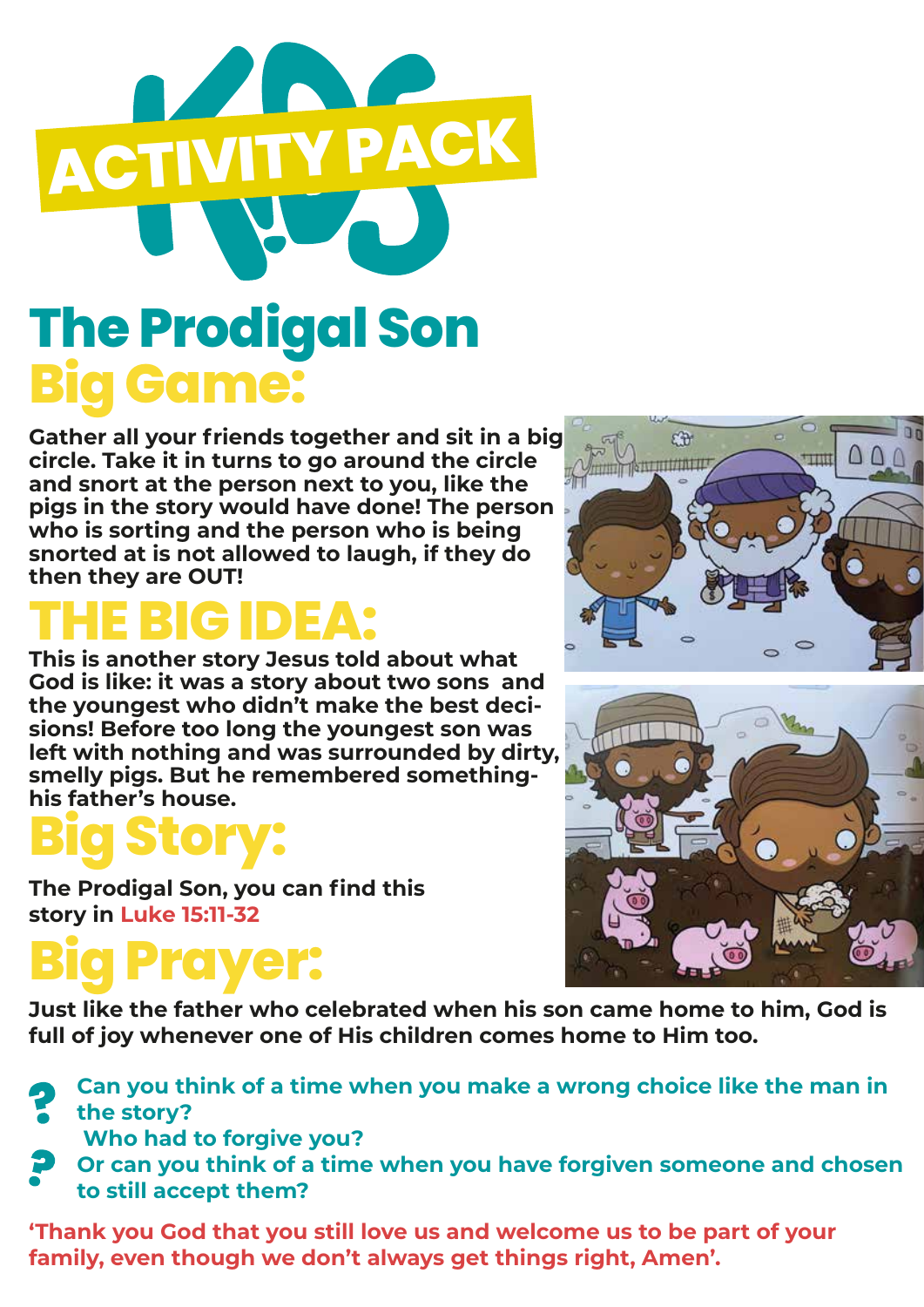## **MEMORY VERSE:**

Luke 15:24 ''For this my son was dead, and is alive again; he was lost , and is found And they began to celebrate'

# **THE BIG ACTIVITY**

In two teams create your own treasure hunt with clues and chocolate coins for the prize at the end. Then swap clues and see if you can discover the money!

Or why not get some coins and have a go at coin rubbings, what pictures can you make?